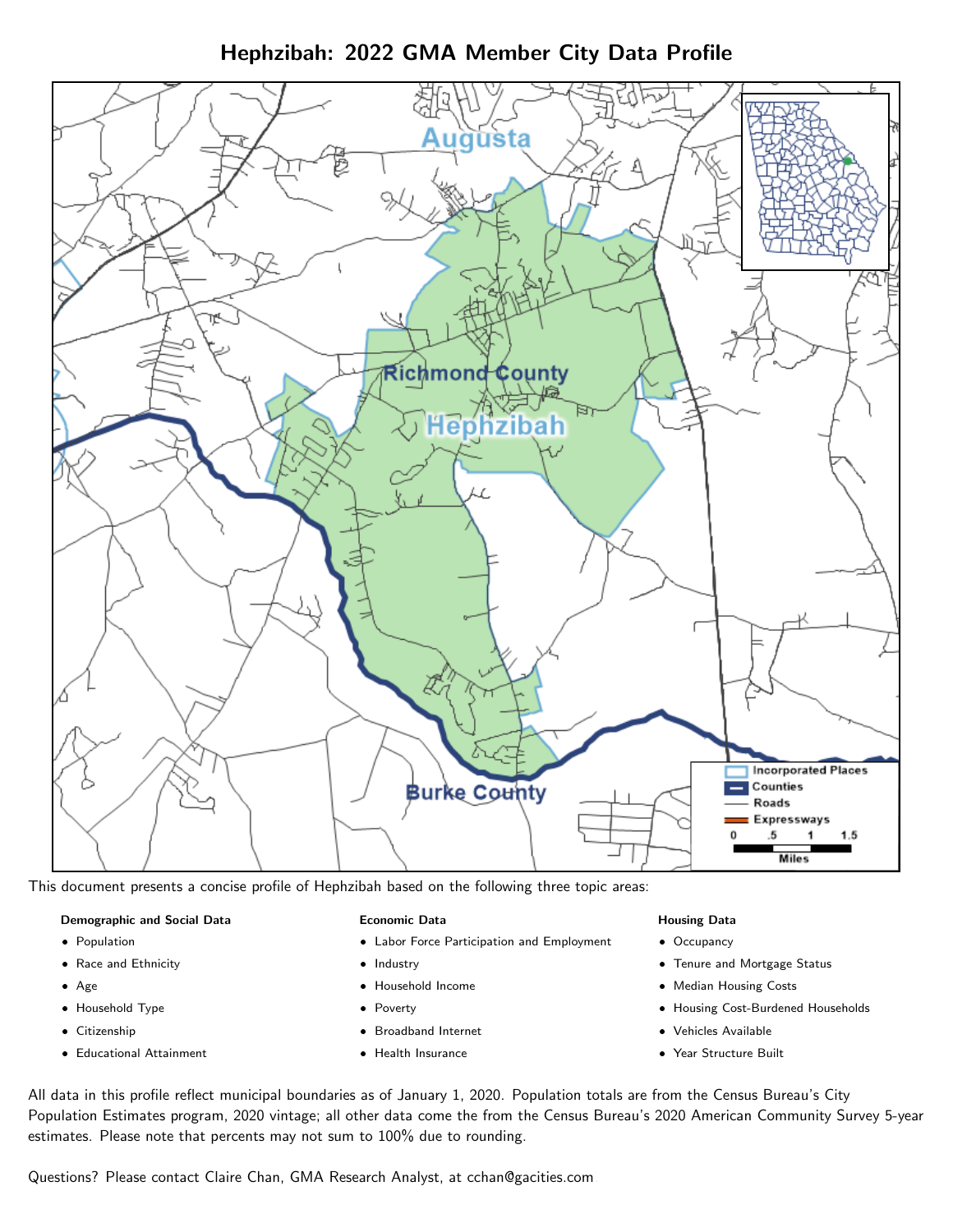# Hephzibah: Demographic and Social





**Citizenship** 



Race and Ethnicity



Source: U.S. Census Bureau, City Population Estimates, 2020 vintage Source: American Community Survey, 2020 5-year estimates, table B03002

### Household Type



Source: American Community Survey, 2020 5-year estimates, table B01001 Source: American Community Survey, 2020 5-year estimates, table B11001

#### Educational Attainment



Source: American Community Survey, 2020 5-year estimates, table B05002 Source: American Community Survey, 2020 5-year estimates, table B15002

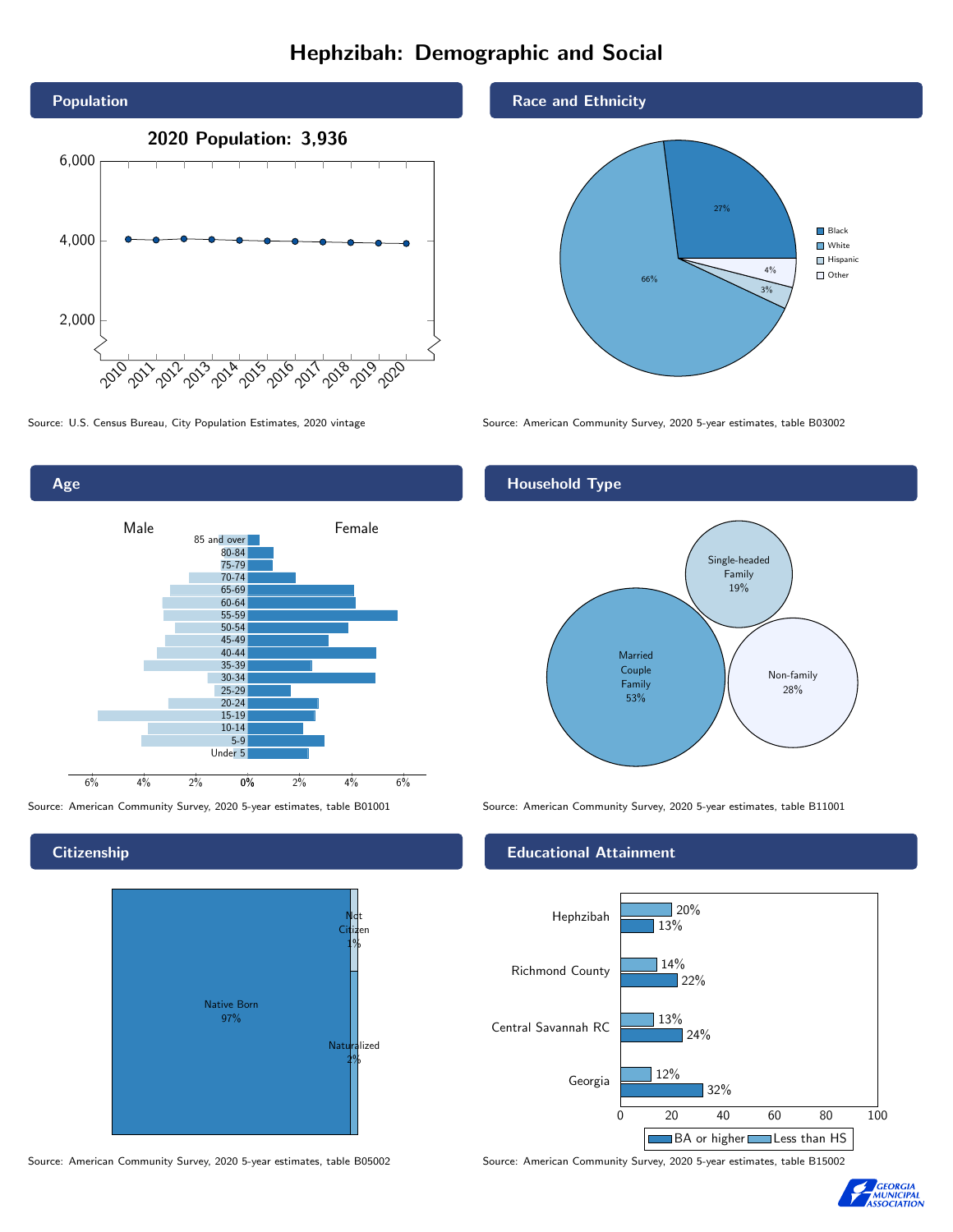# Hephzibah: Economic



Source: American Community Survey, 2020 5-year estimates, table B23001 Note: Unemployment rate is based upon the civilian labor force.

# Industry

| Agriculture, forestry, fishing and hunting, and mining      | $0\%$ |
|-------------------------------------------------------------|-------|
| Construction                                                | 15%   |
| Manufacturing                                               | 10%   |
| <b>Wholesale Trade</b>                                      | 3%    |
| Retail Trade                                                | 15%   |
| Transportation and warehousing, and utilities               | 6%    |
| Information                                                 | $1\%$ |
| Finance and insurance, real estate, rental, leasing         | 5%    |
| Professional, scientific, mgt, administrative, waste mgt    | 9%    |
| Educational services, and health care and social assistance | 16%   |
| Arts, entertainment, recreation, accommodation, food        | 11%   |
| service                                                     |       |
| Other services, except public administration                | 5%    |
| Public administration                                       | 6%    |

Source: American Community Survey, 2020 5-year estimates, table C24030



Source: American Community Survey, 2020 5-year estimates, tables B19013 and B19025 Source: American Community Survey, 2020 5-year estimates, table B17010



#### Health Insurance



Source: American Community Survey, 2020 5-year estimates, table B28002 Source: American Community Survey, 2020 5-year estimates, table B18135



# Poverty